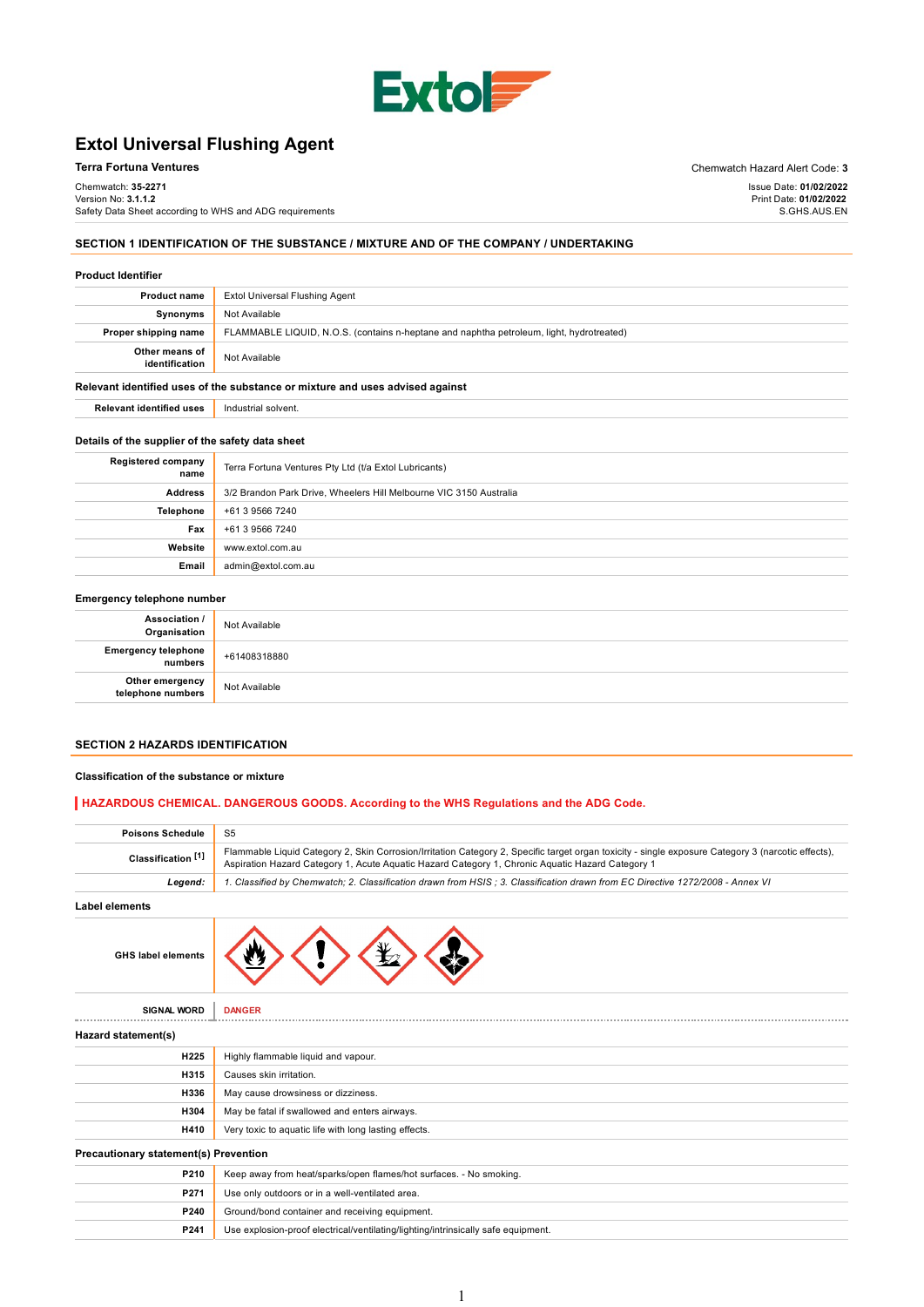| P242 | Use only non-sparking tools.                                               |
|------|----------------------------------------------------------------------------|
| P243 | Take precautionary measures against static discharge.                      |
| P261 | Avoid breathing mist/vapours/spray.                                        |
| P273 | Avoid release to the environment.                                          |
| P280 | Wear protective gloves/protective clothing/eye protection/face protection. |

#### Precautionary statement(s) Response

| P301+P310      | IF SWALLOWED: Immediately call a POISON CENTER or doctor/physician.                                        |
|----------------|------------------------------------------------------------------------------------------------------------|
| P331           | Do NOT induce vomiting.                                                                                    |
| P362           | Take off contaminated clothing and wash before reuse.                                                      |
| P370+P378      | In case of fire: Use alcohol resistant foam or normal protein foam for extinction.                         |
| P312           | Call a POISON CENTER or doctor/physician if you feel unwell.                                               |
| P391           | Collect spillage.                                                                                          |
| P302+P352      | IF ON SKIN: Wash with plenty of soap and water.                                                            |
| P303+P361+P353 | IF ON SKIN (or hair): Remove/Take off immediately all contaminated clothing. Rinse skin with water/shower. |
| P304+P340      | IF INHALED: Remove victim to fresh air and keep at rest in a position comfortable for breathing.           |
| P332+P313      | If skin irritation occurs: Get medical advice/attention.                                                   |
|                |                                                                                                            |

#### Precautionary statement(s) Storage

| P403+P235   | Store in a well-ventilated place. Keep cool. |
|-------------|----------------------------------------------|
| <b>P405</b> | ≧t∧r<br>Cred un                              |

#### Precautionary statement(s) Disposal

**P501** Dispose of contents/container in accordance with local regulations.

### SECTION 3 COMPOSITION / INFORMATION ON INGREDIENTS

# Substances

See section below for composition of Mixtures

# Mixtures

| <b>CAS No</b>  | %[weight] | Name                                |
|----------------|-----------|-------------------------------------|
| 142-82-5       | 38<br>. . | า-heptane                           |
| $2 - 49 - 0$ . | NotSpec.  | . light. hvdrotreated<br>∟petroleum |

#### SECTION 4 FIRST AID MEASURES

### Description of first aid measures

| <b>Eye Contact</b>  | If this product comes in contact with the eyes:<br>Wash out immediately with fresh running water.<br>Ensure complete irrigation of the eye by keeping eyelids apart and away from eye and moving the eyelids by occasionally lifting the upper<br>and lower lids.<br>Seek medical attention without delay; if pain persists or recurs seek medical attention.<br>Removal of contact lenses after an eye injury should only be undertaken by skilled personnel.                         |
|---------------------|----------------------------------------------------------------------------------------------------------------------------------------------------------------------------------------------------------------------------------------------------------------------------------------------------------------------------------------------------------------------------------------------------------------------------------------------------------------------------------------|
| <b>Skin Contact</b> | If skin contact occurs:<br>Immediately remove all contaminated clothing, including footwear.<br>Flush skin and hair with running water (and soap if available).<br>Seek medical attention in event of irritation.                                                                                                                                                                                                                                                                      |
| Inhalation          | If fumes or combustion products are inhaled remove from contaminated area.<br>Lay patient down. Keep warm and rested.<br>Prostheses such as false teeth, which may block airway, should be removed, where possible, prior to initiating first aid procedures.<br>Apply artificial respiration if not breathing, preferably with a demand valve resuscitator, bag-valve mask device, or pocket mask as trained.<br>Perform CPR if necessary.<br>Transport to hospital, or doctor.       |
| Ingestion           | If swallowed do NOT induce vomiting.<br>If vomiting occurs, lean patient forward or place on left side (head-down position, if possible) to maintain open airway and prevent<br>aspiration.<br>Observe the patient carefully.<br>Never give liquid to a person showing signs of being sleepy or with reduced awareness; i.e. becoming unconscious.<br>Give water to rinse out mouth, then provide liquid slowly and as much as casualty can comfortably drink.<br>Seek medical advice. |

## Indication of any immediate medical attention and special treatment needed

For acute or short term repeated exposures to petroleum distillates or related hydrocarbons:

Primary threat to life, from pure petroleum distillate ingestion and/or inhalation, is respiratory failure.

Patients should be quickly evaluated for signs of respiratory distress (e.g. cyanosis, tachypnoea, intercostal retraction, obtundation) and given oxygen. Patients with inadequate tidal volumes or poor arterial blood gases (pO2 50 mm Hg) should be intubated.

Arrhythmias complicate some hydrocarbon ingestion and/or inhalation and electrocardiographic evidence of myocardial injury has been reported; intravenous lines and cardiac monitors should be established in obviously symptomatic patients. The lungs excrete inhaled solvents, so that hyperventilation improves clearance.

A chest x-ray should be taken immediately after stabilisation of breathing and circulation to document aspiration and detect the presence of pneumothorax.

Epinephrine (adrenalin) is not recommended for treatment of bronchospasm because of potential myocardial sensitisation to catecholamines. Inhaled cardioselective bronchodilators (e.g. Alupent, Salbutamol) are the preferred agents, with aminophylline a second choice.

Lavage is indicated in patients who require decontamination; ensure use of cuffed endotracheal tube in adult patients. [Ellenhorn and Barceloux: Medical Toxicology]

Any material aspirated during vomiting may produce lung injury. Therefore emesis should not be induced mechanically or pharmacologically. Mechanical means should be used<br>if it is considered necessary to evacuate the stomac the patient should be monitored for difficult breathing, as adverse effects of aspiration into the lungs may be delayed up to 48 hours.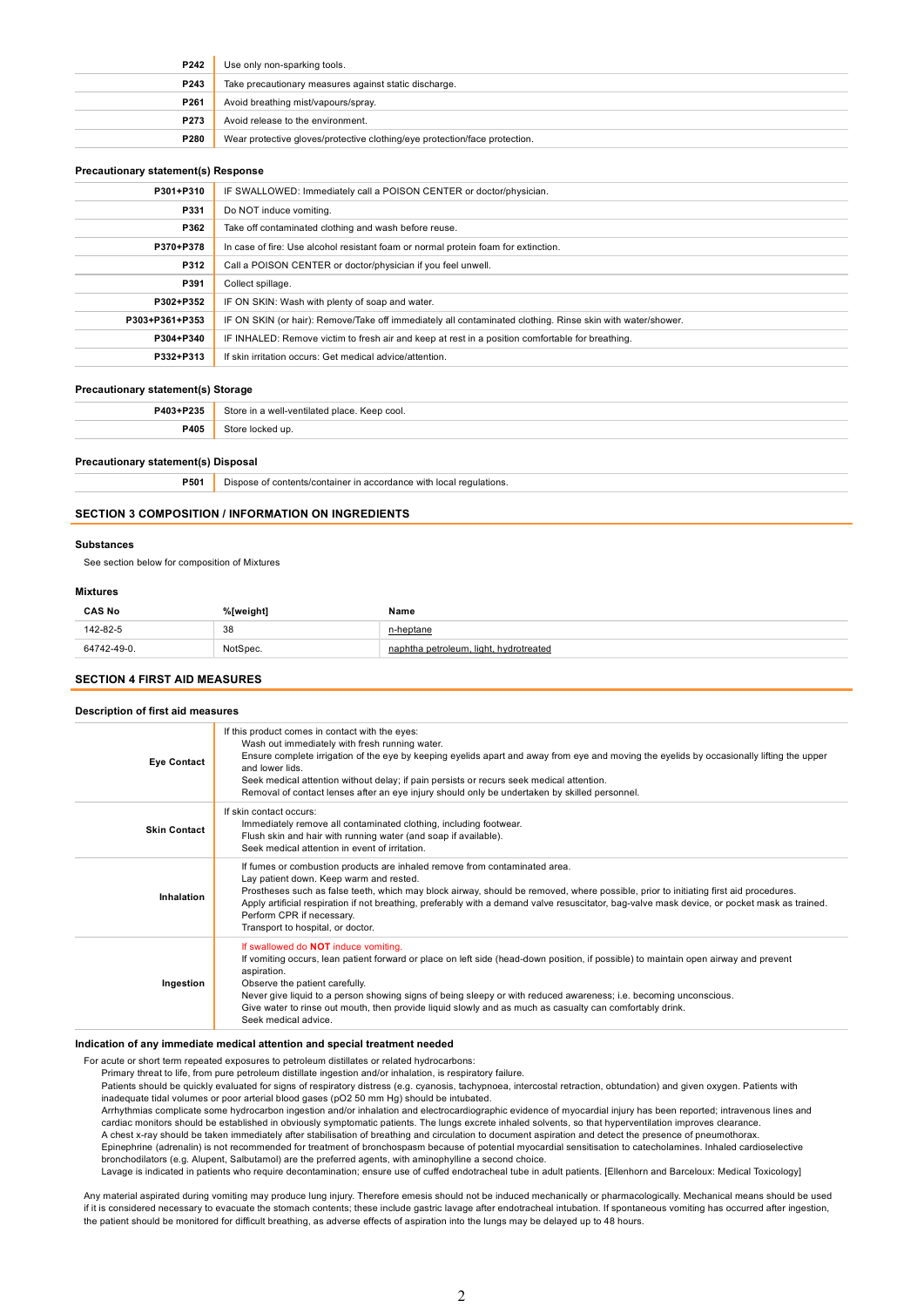## Extinguishing media

Foam. Dry chemical powder. BCF (where regulations permit). Carbon dioxide. Water spray or fog - Large fires only.

## Special hazards arising from the substrate or mixture

| <b>Fire Incompatibility</b>    | Avoid contamination with oxidising agents i.e. nitrates, oxidising acids, chlorine bleaches, pool chlorine etc. as ignition may result                                                                                                                                                                                                                                                                                                                                                                                                                                                                                                           |  |  |
|--------------------------------|--------------------------------------------------------------------------------------------------------------------------------------------------------------------------------------------------------------------------------------------------------------------------------------------------------------------------------------------------------------------------------------------------------------------------------------------------------------------------------------------------------------------------------------------------------------------------------------------------------------------------------------------------|--|--|
| <b>Advice for firefighters</b> |                                                                                                                                                                                                                                                                                                                                                                                                                                                                                                                                                                                                                                                  |  |  |
| <b>Fire Fighting</b>           | Alert Fire Brigade and tell them location and nature of hazard.<br>May be violently or explosively reactive.<br>Wear breathing apparatus plus protective gloves in the event of a fire.<br>Prevent, by any means available, spillage from entering drains or water course.<br>Consider evacuation (or protect in place).<br>Fight fire from a safe distance, with adequate cover.<br>If safe, switch off electrical equipment until vapour fire hazard removed.<br>Use water delivered as a fine spray to control the fire and cool adjacent area.<br>Avoid spraying water onto liquid pools.<br>Do not approach containers suspected to be hot. |  |  |
| <b>Fire/Explosion Hazard</b>   | Liquid and vapour are highly flammable.<br>Severe fire hazard when exposed to heat, flame and/or oxidisers.<br>Vapour may travel a considerable distance to source of ignition.<br>Heating may cause expansion or decomposition leading to violent rupture of containers.<br>On combustion, may emit toxic fumes of carbon monoxide (CO).<br>Combustion products include:<br>carbon dioxide (CO2)<br>other pyrolysis products typical of burning organic material.<br>Contains low boiling substance: Closed containers may rupture due to pressure buildup under fire conditions.<br>May emit clouds of acrid smoke                             |  |  |
| <b>HAZCHEM</b>                 | $-3YE$                                                                                                                                                                                                                                                                                                                                                                                                                                                                                                                                                                                                                                           |  |  |

# SECTION 6 ACCIDENTAL RELEASE MEASURES

Personal precautions, protective equipment and emergency procedures

See section 8

## Environmental precautions

See section 12

# Methods and material for containment and cleaning up

| <b>Minor Spills</b> | Remove all ignition sources.<br>Clean up all spills immediately.<br>Avoid breathing vapours and contact with skin and eyes.<br>Control personal contact with the substance, by using protective equipment.<br>Contain and absorb small quantities with vermiculite or other absorbent material.<br>Wipe up.<br>Collect residues in a flammable waste container.                                                                                                                                                      |
|---------------------|----------------------------------------------------------------------------------------------------------------------------------------------------------------------------------------------------------------------------------------------------------------------------------------------------------------------------------------------------------------------------------------------------------------------------------------------------------------------------------------------------------------------|
| <b>Major Spills</b> | Clear area of personnel and move upwind.<br>Alert Fire Brigade and tell them location and nature of hazard.<br>May be violently or explosively reactive.<br>Wear breathing apparatus plus protective gloves.<br>Prevent, by any means available, spillage from entering drains or water course.<br>Consider evacuation (or protect in place).<br>No smoking, naked lights or ignition sources.<br>Increase ventilation.<br>Stop leak if safe to do so.<br>Water spray or fog may be used to disperse /absorb vapour. |

Personal Protective Equipment advice is contained in Section 8 of the SDS.

## SECTION 7 HANDLING AND STORAGE

# Precautions for safe handling

| Safe handling     | Containers, even those that have been emptied, may contain explosive vapours.<br>Do NOT cut, drill, grind, weld or perform similar operations on or near containers.<br><b>DO NOT</b> allow clothing wet with material to stay in contact with skin<br>Avoid all personal contact, including inhalation.<br>Wear protective clothing when risk of exposure occurs.<br>Use in a well-ventilated area.<br>Prevent concentration in hollows and sumps.<br><b>DO NOT</b> enter confined spaces until atmosphere has been checked.<br>Avoid smoking, naked lights, heat or ignition sources.<br>When handling, <b>DO NOT</b> eat, drink or smoke.<br>Vapour may ignite on pumping or pouring due to static electricity.<br><b>DO NOT</b> use plastic buckets.<br>Earth and secure metal containers when dispensing or pouring product. |
|-------------------|-----------------------------------------------------------------------------------------------------------------------------------------------------------------------------------------------------------------------------------------------------------------------------------------------------------------------------------------------------------------------------------------------------------------------------------------------------------------------------------------------------------------------------------------------------------------------------------------------------------------------------------------------------------------------------------------------------------------------------------------------------------------------------------------------------------------------------------|
| Other information | Store in original containers in approved flame-proof area.<br>No smoking, naked lights, heat or ignition sources.<br><b>DO NOT</b> store in pits, depressions, basements or areas where vapours may be trapped.<br>Keep containers securely sealed.                                                                                                                                                                                                                                                                                                                                                                                                                                                                                                                                                                               |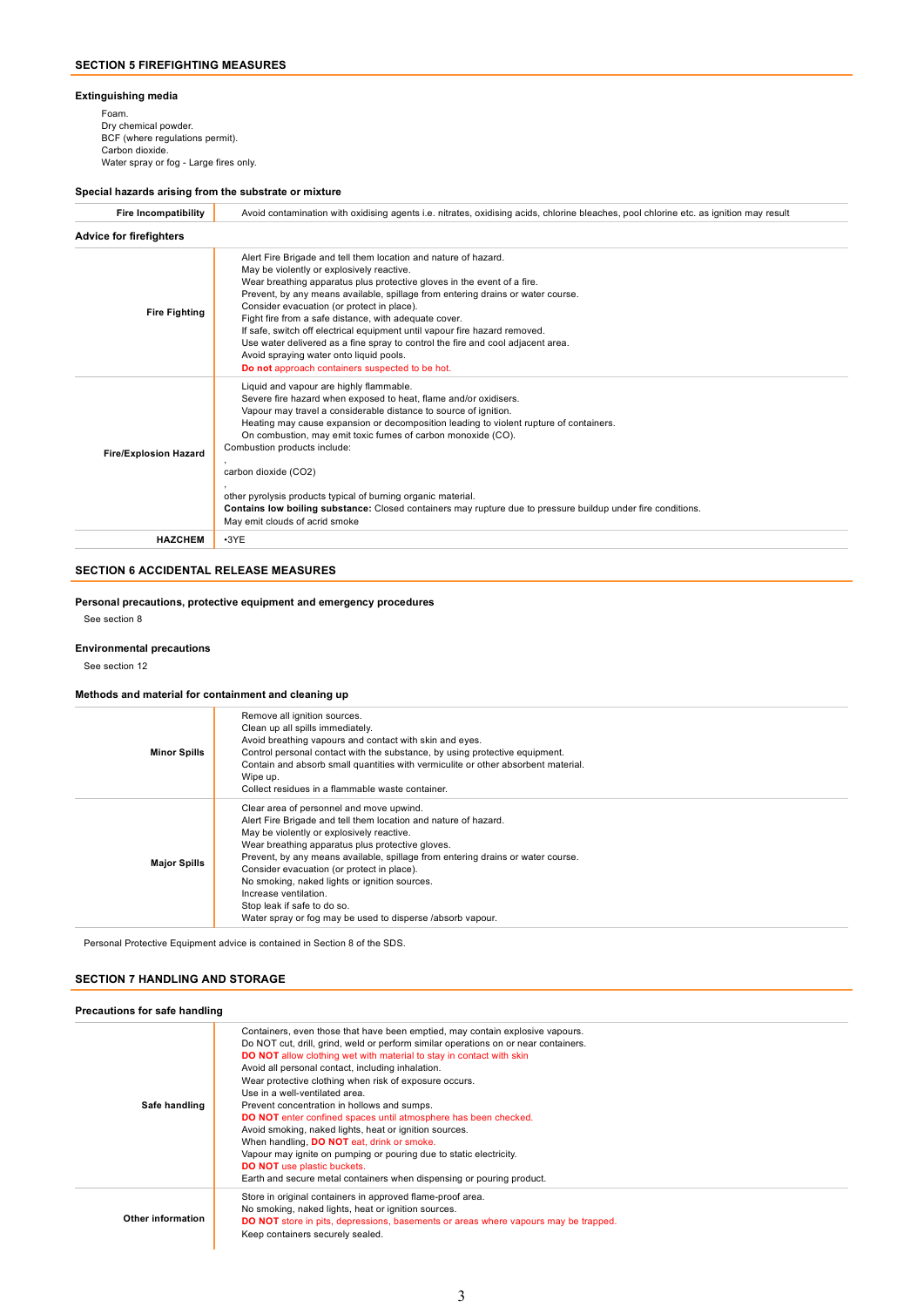Store away from incompatible materials in a cool, dry well ventilated area. Protect containers against physical damage and check regularly for leaks. Observe manufacturer's storage and handling recommendations contained within this SDS.

# Conditions for safe storage, including any incompatibilities

| Suitable container      | Packing as supplied by manufacturer.<br>Plastic containers may only be used if approved for flammable liquid.<br>Check that containers are clearly labelled and free from leaks.<br>For low viscosity materials (i): Drums and jerry cans must be of the non-removable head type. (ii): Where a can is to be used as an inner<br>package, the can must have a screwed enclosure.<br>For materials with a viscosity of at least 2680 cSt. (23 deg. C)<br>For manufactured product having a viscosity of at least 250 cSt. (23 deg. C)<br>Manufactured product that requires stirring before use and having a viscosity of at least 20 cSt (25 deg. C): (i) Removable head packaging;<br>(ii) Cans with friction closures and (iii) low pressure tubes and cartridges may be used.<br>Where combination packages are used, and the inner packages are of glass, there must be sufficient inert cushioning material in contact<br>with inner and outer packages<br>In addition, where inner packagings are glass and contain liquids of packing group I there must be sufficient inert absorbent to absorb any<br>spillage, unless the outer packaging is a close fitting moulded plastic box and the substances are not incompatible with the plastic. |
|-------------------------|------------------------------------------------------------------------------------------------------------------------------------------------------------------------------------------------------------------------------------------------------------------------------------------------------------------------------------------------------------------------------------------------------------------------------------------------------------------------------------------------------------------------------------------------------------------------------------------------------------------------------------------------------------------------------------------------------------------------------------------------------------------------------------------------------------------------------------------------------------------------------------------------------------------------------------------------------------------------------------------------------------------------------------------------------------------------------------------------------------------------------------------------------------------------------------------------------------------------------------------------------|
| Storage incompatibility | Avoid reaction with oxidising agents                                                                                                                                                                                                                                                                                                                                                                                                                                                                                                                                                                                                                                                                                                                                                                                                                                                                                                                                                                                                                                                                                                                                                                                                                 |
|                         |                                                                                                                                                                                                                                                                                                                                                                                                                                                                                                                                                                                                                                                                                                                                                                                                                                                                                                                                                                                                                                                                                                                                                                                                                                                      |

# SECTION 8 EXPOSURE CONTROLS / PERSONAL PROTECTION

## Control parameters

## OCCUPATIONAL EXPOSURE LIMITS (OEL)

| <b>INGREDIENT DATA</b>                    |                                           |                                                                                                                                                                                                                                                                                                                                                                                                                                                                                                                                                                                                                                                                                                                                                                                                                                                                                                                                                                                                                                                             |                      |         |                                             |        |               |        |               |
|-------------------------------------------|-------------------------------------------|-------------------------------------------------------------------------------------------------------------------------------------------------------------------------------------------------------------------------------------------------------------------------------------------------------------------------------------------------------------------------------------------------------------------------------------------------------------------------------------------------------------------------------------------------------------------------------------------------------------------------------------------------------------------------------------------------------------------------------------------------------------------------------------------------------------------------------------------------------------------------------------------------------------------------------------------------------------------------------------------------------------------------------------------------------------|----------------------|---------|---------------------------------------------|--------|---------------|--------|---------------|
| Source                                    | Ingredient                                | <b>Material name</b>                                                                                                                                                                                                                                                                                                                                                                                                                                                                                                                                                                                                                                                                                                                                                                                                                                                                                                                                                                                                                                        | <b>TWA</b>           |         | <b>STEL</b>                                 |        | Peak          |        | <b>Notes</b>  |
| Australia Exposure<br>Standards           | n-heptane                                 | Heptane (n-Heptane)                                                                                                                                                                                                                                                                                                                                                                                                                                                                                                                                                                                                                                                                                                                                                                                                                                                                                                                                                                                                                                         | 1640 mg/m3 / 400 ppm |         | 2050 mg/m3 / 500 ppm                        |        | Not Available |        | Not Available |
| <b>EMERGENCY LIMITS</b>                   |                                           |                                                                                                                                                                                                                                                                                                                                                                                                                                                                                                                                                                                                                                                                                                                                                                                                                                                                                                                                                                                                                                                             |                      |         |                                             |        |               |        |               |
| Ingredient                                | <b>Material name</b>                      |                                                                                                                                                                                                                                                                                                                                                                                                                                                                                                                                                                                                                                                                                                                                                                                                                                                                                                                                                                                                                                                             |                      | TEEL-1  |                                             | TEEL-2 |               | TEEL-3 |               |
| n-heptane                                 | Heptane                                   |                                                                                                                                                                                                                                                                                                                                                                                                                                                                                                                                                                                                                                                                                                                                                                                                                                                                                                                                                                                                                                                             |                      | 500 ppm | 830 ppm                                     |        | 5000 ppm      |        |               |
| naphtha petroleum, light,<br>hydrotreated |                                           | Naphtha (petroleum), hydrotreated light                                                                                                                                                                                                                                                                                                                                                                                                                                                                                                                                                                                                                                                                                                                                                                                                                                                                                                                                                                                                                     |                      |         | 1,000 mg/m3<br>11,000 mg/m3<br>66,000 mg/m3 |        |               |        |               |
| Ingredient                                | Original IDLH                             |                                                                                                                                                                                                                                                                                                                                                                                                                                                                                                                                                                                                                                                                                                                                                                                                                                                                                                                                                                                                                                                             |                      |         | <b>Revised IDLII</b>                        |        |               |        |               |
| n-heptane                                 | 5,000 ppm                                 |                                                                                                                                                                                                                                                                                                                                                                                                                                                                                                                                                                                                                                                                                                                                                                                                                                                                                                                                                                                                                                                             |                      |         | 750 ppm                                     |        |               |        |               |
| naphtha petroleum, light,<br>hydrotreated | Not Available                             |                                                                                                                                                                                                                                                                                                                                                                                                                                                                                                                                                                                                                                                                                                                                                                                                                                                                                                                                                                                                                                                             |                      |         | Not Available                               |        |               |        |               |
| <b>Exposure controls</b>                  |                                           |                                                                                                                                                                                                                                                                                                                                                                                                                                                                                                                                                                                                                                                                                                                                                                                                                                                                                                                                                                                                                                                             |                      |         |                                             |        |               |        |               |
| Appropriate engineering<br>controls       |                                           | The basic types of engineering controls are:<br>Process controls which involve changing the way a job activity or process is done to reduce the risk.<br>Enclosure and/or isolation of emission source which keeps a selected hazard "physically" away from the worker and ventilation that strategically<br>"adds" and "removes" air in the work environment. Ventilation can remove or dilute an air contaminant if designed properly. The design of a<br>ventilation system must match the particular process and chemical or contaminant in use.<br>Employers may need to use multiple types of controls to prevent employee overexposure.<br>For flammable liquids and flammable gases, local exhaust ventilation or a process enclosure ventilation system may be required. Ventilation<br>equipment should be explosion-resistant.<br>Air contaminants generated in the workplace possess varying "escape" velocities which, in turn, determine the "capture velocities" of fresh<br>circulating air required to effectively remove the contaminant. |                      |         |                                             |        |               |        |               |
| <b>Personal protection</b>                |                                           |                                                                                                                                                                                                                                                                                                                                                                                                                                                                                                                                                                                                                                                                                                                                                                                                                                                                                                                                                                                                                                                             |                      |         |                                             |        |               |        |               |
| Eye and face protection                   | Chemical goggles.<br>national equivalent] | Safety glasses with side shields.<br>Contact lenses may pose a special hazard; soft contact lenses may absorb and concentrate irritants. A written policy document, describing<br>the wearing of lenses or restrictions on use, should be created for each workplace or task. This should include a review of lens absorption<br>and adsorption for the class of chemicals in use and an account of injury experience. Medical and first-aid personnel should be trained in<br>their removal and suitable equipment should be readily available. In the event of chemical exposure, begin eye irrigation immediately and<br>remove contact lens as soon as practicable. Lens should be removed at the first signs of eye redness or irritation - lens should be removed<br>in a clean environment only after workers have washed hands thoroughly. [CDC NIOSH Current Intelligence Bulletin 59], [AS/NZS 1336 or                                                                                                                                            |                      |         |                                             |        |               |        |               |
| <b>Skin protection</b>                    | See Hand protection below                 |                                                                                                                                                                                                                                                                                                                                                                                                                                                                                                                                                                                                                                                                                                                                                                                                                                                                                                                                                                                                                                                             |                      |         |                                             |        |               |        |               |
|                                           |                                           | $Mcorr$ obemies in protective gloves $R_{\rm max} = 5M$                                                                                                                                                                                                                                                                                                                                                                                                                                                                                                                                                                                                                                                                                                                                                                                                                                                                                                                                                                                                     |                      |         |                                             |        |               |        |               |

| <b>Skin protection</b> | See Hand protection below                                                                                                                                                                                                                                                                                                                                                                                                                                                                                                                                                                                                                                                                                                                                                                                                                                                                                                                                                             |  |  |  |  |  |
|------------------------|---------------------------------------------------------------------------------------------------------------------------------------------------------------------------------------------------------------------------------------------------------------------------------------------------------------------------------------------------------------------------------------------------------------------------------------------------------------------------------------------------------------------------------------------------------------------------------------------------------------------------------------------------------------------------------------------------------------------------------------------------------------------------------------------------------------------------------------------------------------------------------------------------------------------------------------------------------------------------------------|--|--|--|--|--|
| Hands/feet protection  | Wear chemical protective gloves, e.g. PVC.<br>Wear safety footwear or safety gumboots, e.g. Rubber                                                                                                                                                                                                                                                                                                                                                                                                                                                                                                                                                                                                                                                                                                                                                                                                                                                                                    |  |  |  |  |  |
| <b>Body protection</b> | See Other protection below                                                                                                                                                                                                                                                                                                                                                                                                                                                                                                                                                                                                                                                                                                                                                                                                                                                                                                                                                            |  |  |  |  |  |
| Other protection       | Overalls.<br>PVC Apron.<br>PVC protective suit may be required if exposure severe.<br>Eyewash unit.<br>Ensure there is ready access to a safety shower.<br>Some plastic personal protective equipment (PPE) (e.g. gloves, aprons, overshoes) are not recommended as they may produce<br>static electricity.<br>For large scale or continuous use wear tight-weave non-static clothing (no metallic fasteners, cuffs or pockets).<br>Non sparking safety or conductive footwear should be considered. Conductive footwear describes a boot or shoe with a sole<br>made from a conductive compound chemically bound to the bottom components, for permanent control to electrically ground the foot<br>an shall dissipate static electricity from the body to reduce the possibility of ignition of volatile compounds. Electrical resistance must<br>range between 0 to 500,000 ohms. Conductive shoes should be stored in lockers close to the room in which they are worn. Personnel |  |  |  |  |  |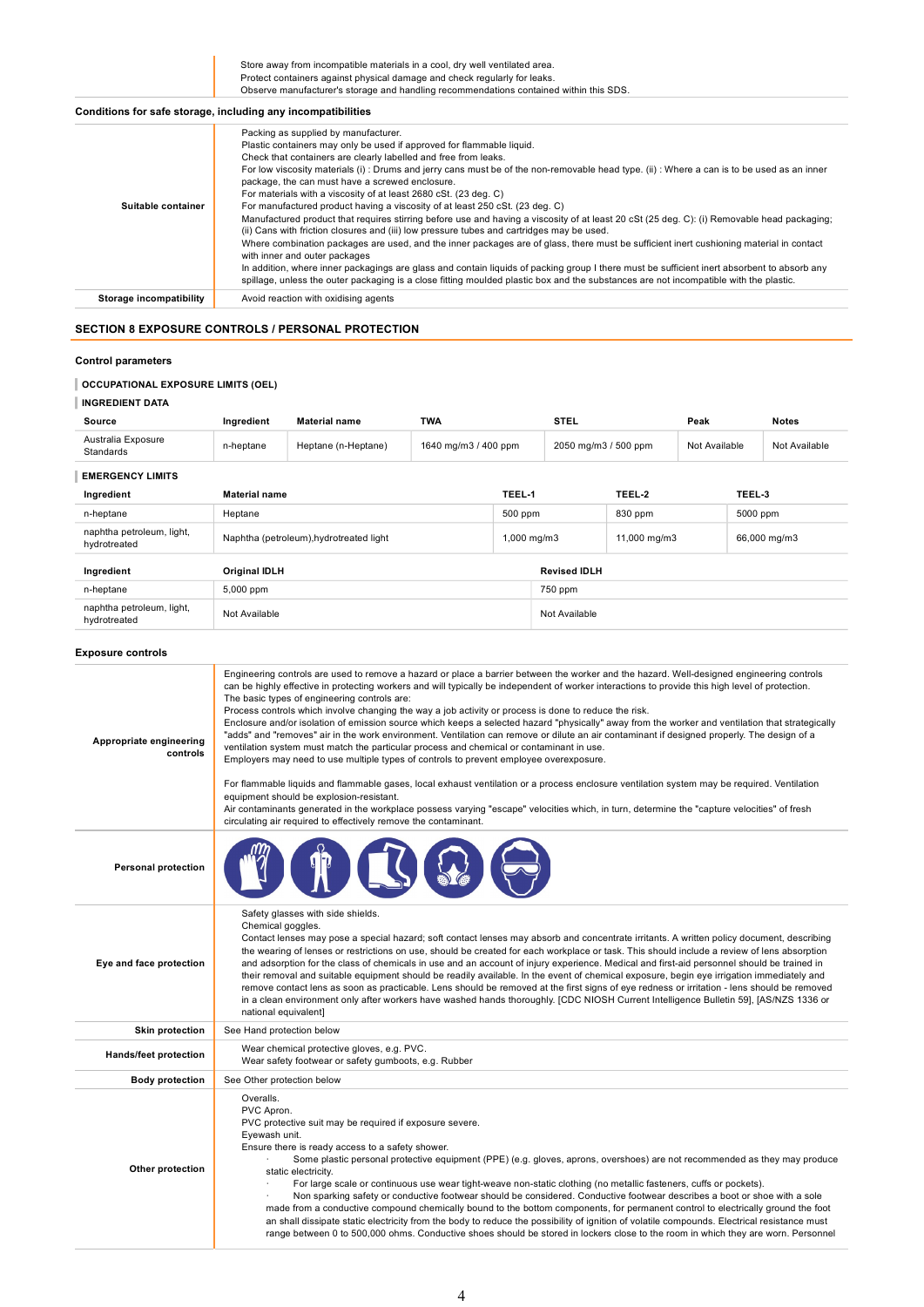| who have been issued conductive footwear should not wear them from their place of work to their homes and return. |
|-------------------------------------------------------------------------------------------------------------------|
| Not Available                                                                                                     |

## Respiratory protection

Type A Filter of sufficient capacity. (AS/NZS 1716 & 1715, EN 143:2000 & 149:2001, ANSI Z88 or national equivalent)

Cartridge respirators should never be used for emergency ingress or in areas of unknown vapour concentrations or oxygen content. The wearer must be warned to leave the contaminated area immediately on detecting any odours through the respirator. The odour may indicate that the mask is not functioning properly, that the vapour concentration is too high, or that the mask is not properly fitted. Because of these limitations, only restricted use of cartridge respirators is considered appropriate.

## SECTION 9 PHYSICAL AND CHEMICAL PROPERTIES

## Information on basic physical and chemical properties

| Appearance                                      | Colourless highly flammable liquid with a paraffinic odour; does not mix with water. |                                                   |                    |  |  |
|-------------------------------------------------|--------------------------------------------------------------------------------------|---------------------------------------------------|--------------------|--|--|
|                                                 |                                                                                      |                                                   |                    |  |  |
| <b>Physical state</b>                           | Liquid                                                                               | Relative density (Water =<br>1)                   | $0.7 - 0.71$ @ 20C |  |  |
| Odour                                           | Not Available                                                                        | <b>Partition coefficient</b><br>n-octanol / water | Not Available      |  |  |
| <b>Odour threshold</b>                          | Not Available                                                                        | Auto-ignition temperature<br>$(^{\circ}C)$        | 246-260            |  |  |
| pH (as supplied)                                | Not Applicable                                                                       | Decomposition<br>temperature                      | Not Available      |  |  |
| Melting point / freezing<br>point (°C)          | -90 typical (pour point)                                                             | Viscosity (cSt)                                   | Not Available      |  |  |
| Initial boiling point and<br>boiling range (°C) | 90-100                                                                               | Molecular weight (g/mol)                          | Not Applicable     |  |  |
| Flash point (°C)                                | -5 typical)                                                                          | <b>Taste</b>                                      | Not Available      |  |  |
| <b>Evaporation rate</b>                         | Not Available                                                                        | <b>Explosive properties</b>                       | Not Available      |  |  |
| Flammability                                    | HIGHLY FLAMMABLE.                                                                    | <b>Oxidising properties</b>                       | Not Available      |  |  |
| Upper Explosive Limit (%)                       | $\overline{7}$                                                                       | <b>Surface Tension (dyn/cm</b><br>or mN/m)        | Not Available      |  |  |
| Lower Explosive Limit (%)                       | $\mathbf{1}$                                                                         | <b>Volatile Component</b><br>(%vol)               | Not Available      |  |  |
| Vapour pressure (kPa)                           | 6-7.7 @ 20C                                                                          | Gas group                                         | Not Available      |  |  |
| Solubility in water (g/L)                       | Immiscible                                                                           | pH as a solution (1%)                             | Not Applicable     |  |  |
| Vapour density (Air = 1)                        | Not Available                                                                        | VOC g/L                                           | Not Available      |  |  |

#### SECTION 10 STABILITY AND REACTIVITY

| Reactivity                                 | See section 7                                                                                                                    |
|--------------------------------------------|----------------------------------------------------------------------------------------------------------------------------------|
| <b>Chemical stability</b>                  | Unstable in the presence of incompatible materials.<br>Product is considered stable.<br>Hazardous polymerisation will not occur. |
| Possibility of hazardous<br>reactions      | See section 7                                                                                                                    |
| <b>Conditions to avoid</b>                 | See section 7                                                                                                                    |
| Incompatible materials                     | See section 7                                                                                                                    |
| <b>Hazardous decomposition</b><br>products | See section 5                                                                                                                    |

# SECTION 11 TOXICOLOGICAL INFORMATION

## Information on toxicological effects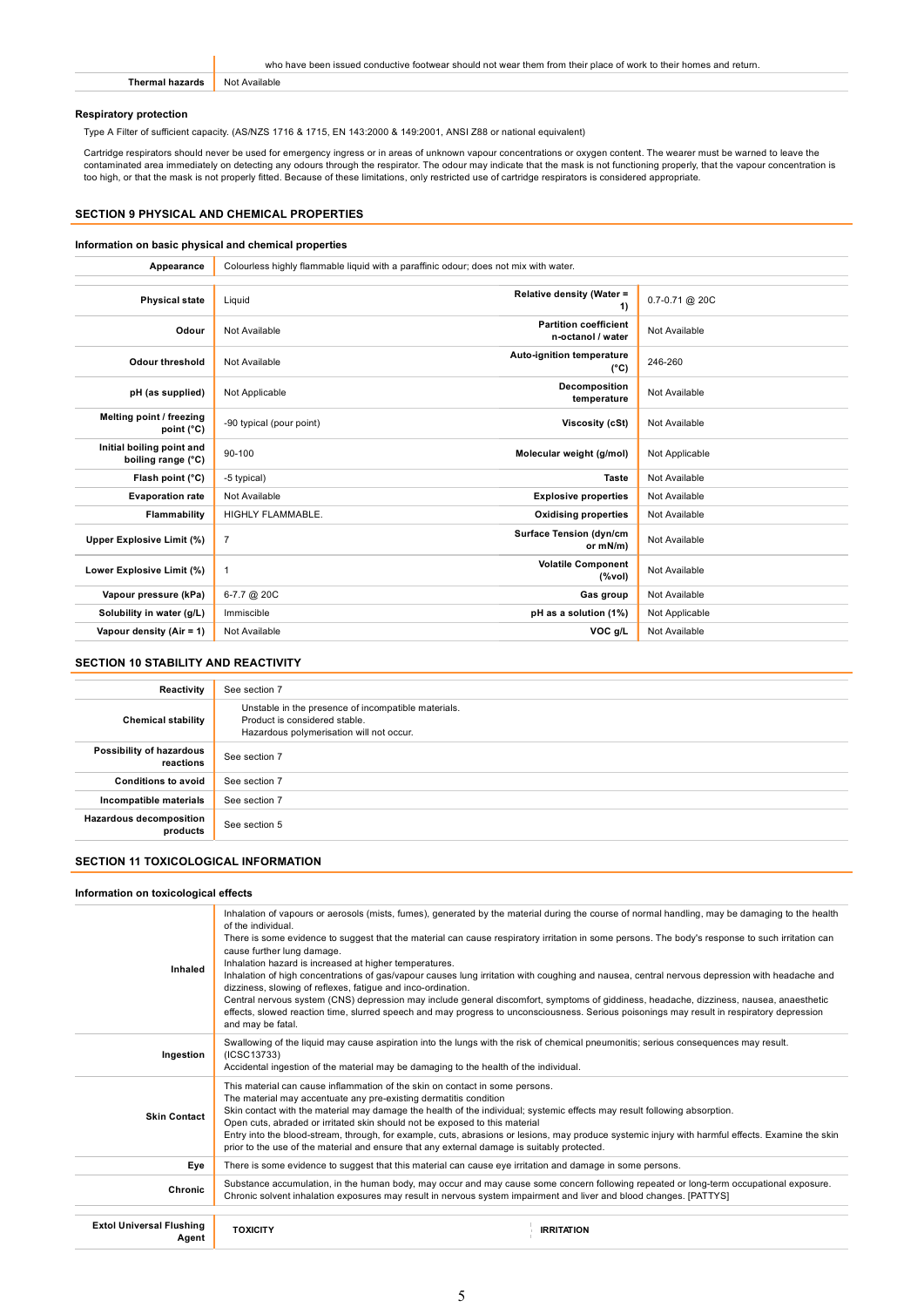|                                                         | Not Available                                                                                                                                                                                                                                                                                                                                                                                                                                                                                                                                                                                                                                                                                                                                                                                                                                                                                                                                                                                                                                                                                                                                                                                                                                                                                                                                                                                                                                                                                                                                                                                                                                                                                                                                                                                                                                                                                                                                                                                                                                                                                                                                                                                                                                                                                                                                                                                                                                                                                                                                                                                                                                                                                                                                                                                                                                                                                                                                                                                                                                                                                                                                                                                                                                                                                                                                                                                                                                                                                                                                                                                                                                                                                                          | Not Available                      |  |  |  |  |
|---------------------------------------------------------|------------------------------------------------------------------------------------------------------------------------------------------------------------------------------------------------------------------------------------------------------------------------------------------------------------------------------------------------------------------------------------------------------------------------------------------------------------------------------------------------------------------------------------------------------------------------------------------------------------------------------------------------------------------------------------------------------------------------------------------------------------------------------------------------------------------------------------------------------------------------------------------------------------------------------------------------------------------------------------------------------------------------------------------------------------------------------------------------------------------------------------------------------------------------------------------------------------------------------------------------------------------------------------------------------------------------------------------------------------------------------------------------------------------------------------------------------------------------------------------------------------------------------------------------------------------------------------------------------------------------------------------------------------------------------------------------------------------------------------------------------------------------------------------------------------------------------------------------------------------------------------------------------------------------------------------------------------------------------------------------------------------------------------------------------------------------------------------------------------------------------------------------------------------------------------------------------------------------------------------------------------------------------------------------------------------------------------------------------------------------------------------------------------------------------------------------------------------------------------------------------------------------------------------------------------------------------------------------------------------------------------------------------------------------------------------------------------------------------------------------------------------------------------------------------------------------------------------------------------------------------------------------------------------------------------------------------------------------------------------------------------------------------------------------------------------------------------------------------------------------------------------------------------------------------------------------------------------------------------------------------------------------------------------------------------------------------------------------------------------------------------------------------------------------------------------------------------------------------------------------------------------------------------------------------------------------------------------------------------------------------------------------------------------------------------------------------------------------|------------------------------------|--|--|--|--|
|                                                         | <b>TOXICITY</b>                                                                                                                                                                                                                                                                                                                                                                                                                                                                                                                                                                                                                                                                                                                                                                                                                                                                                                                                                                                                                                                                                                                                                                                                                                                                                                                                                                                                                                                                                                                                                                                                                                                                                                                                                                                                                                                                                                                                                                                                                                                                                                                                                                                                                                                                                                                                                                                                                                                                                                                                                                                                                                                                                                                                                                                                                                                                                                                                                                                                                                                                                                                                                                                                                                                                                                                                                                                                                                                                                                                                                                                                                                                                                                        | <b>IRRITATION</b>                  |  |  |  |  |
| n-heptane                                               | Inhalation (rat) LC50: 103 mg/L/4hr <sup>[2]</sup>                                                                                                                                                                                                                                                                                                                                                                                                                                                                                                                                                                                                                                                                                                                                                                                                                                                                                                                                                                                                                                                                                                                                                                                                                                                                                                                                                                                                                                                                                                                                                                                                                                                                                                                                                                                                                                                                                                                                                                                                                                                                                                                                                                                                                                                                                                                                                                                                                                                                                                                                                                                                                                                                                                                                                                                                                                                                                                                                                                                                                                                                                                                                                                                                                                                                                                                                                                                                                                                                                                                                                                                                                                                                     | Not Available                      |  |  |  |  |
|                                                         | <b>TOXICITY</b>                                                                                                                                                                                                                                                                                                                                                                                                                                                                                                                                                                                                                                                                                                                                                                                                                                                                                                                                                                                                                                                                                                                                                                                                                                                                                                                                                                                                                                                                                                                                                                                                                                                                                                                                                                                                                                                                                                                                                                                                                                                                                                                                                                                                                                                                                                                                                                                                                                                                                                                                                                                                                                                                                                                                                                                                                                                                                                                                                                                                                                                                                                                                                                                                                                                                                                                                                                                                                                                                                                                                                                                                                                                                                                        | <b>IRRITATION</b>                  |  |  |  |  |
| naphtha petroleum, light,<br>hydrotreated               | Dermal (rabbit) LD50: >1900 mg/kg <sup>[1]</sup>                                                                                                                                                                                                                                                                                                                                                                                                                                                                                                                                                                                                                                                                                                                                                                                                                                                                                                                                                                                                                                                                                                                                                                                                                                                                                                                                                                                                                                                                                                                                                                                                                                                                                                                                                                                                                                                                                                                                                                                                                                                                                                                                                                                                                                                                                                                                                                                                                                                                                                                                                                                                                                                                                                                                                                                                                                                                                                                                                                                                                                                                                                                                                                                                                                                                                                                                                                                                                                                                                                                                                                                                                                                                       | Not Available                      |  |  |  |  |
|                                                         | Oral (rat) LD50: >2000 mg/kg <sup>[1]</sup>                                                                                                                                                                                                                                                                                                                                                                                                                                                                                                                                                                                                                                                                                                                                                                                                                                                                                                                                                                                                                                                                                                                                                                                                                                                                                                                                                                                                                                                                                                                                                                                                                                                                                                                                                                                                                                                                                                                                                                                                                                                                                                                                                                                                                                                                                                                                                                                                                                                                                                                                                                                                                                                                                                                                                                                                                                                                                                                                                                                                                                                                                                                                                                                                                                                                                                                                                                                                                                                                                                                                                                                                                                                                            |                                    |  |  |  |  |
| Legend:                                                 | 1. Value obtained from Europe ECHA Registered Substances - Acute toxicity 2.* Value obtained from manufacturer's SDS. Unless otherwise<br>specified data extracted from RTECS - Register of Toxic Effect of chemical Substances                                                                                                                                                                                                                                                                                                                                                                                                                                                                                                                                                                                                                                                                                                                                                                                                                                                                                                                                                                                                                                                                                                                                                                                                                                                                                                                                                                                                                                                                                                                                                                                                                                                                                                                                                                                                                                                                                                                                                                                                                                                                                                                                                                                                                                                                                                                                                                                                                                                                                                                                                                                                                                                                                                                                                                                                                                                                                                                                                                                                                                                                                                                                                                                                                                                                                                                                                                                                                                                                                        |                                    |  |  |  |  |
|                                                         |                                                                                                                                                                                                                                                                                                                                                                                                                                                                                                                                                                                                                                                                                                                                                                                                                                                                                                                                                                                                                                                                                                                                                                                                                                                                                                                                                                                                                                                                                                                                                                                                                                                                                                                                                                                                                                                                                                                                                                                                                                                                                                                                                                                                                                                                                                                                                                                                                                                                                                                                                                                                                                                                                                                                                                                                                                                                                                                                                                                                                                                                                                                                                                                                                                                                                                                                                                                                                                                                                                                                                                                                                                                                                                                        |                                    |  |  |  |  |
| <b>NAPHTHA PETROLEUM,</b><br><b>LIGHT, HYDROTREATED</b> | Studies indicate that normal, branched and cyclic paraffins are absorbed from the mammalian gastrointestinal tract and that the absorption of<br>n-paraffins is inversely proportional to the carbon chain length, with little absorption above C30. With respect to the carbon chain lengths likely to<br>be present in mineral oil, n-paraffins may be absorbed to a greater extent that iso- or cyclo-paraffins.<br>The major classes of hydrocarbons have been shown to be well absorbed by the gastrointestinal tract in various species. In many cases, the<br>hydrophobic hydrocarbons are ingested in association with dietary lipids. The dependence of hydrocarbon absorption on concomitant<br>triglyceride digestion and absorption, is known as the "hydrocarbon continuum hypothesis", and asserts that a series of solubilising phases in the<br>intestinal lumen, created by dietary triglycerides and their digestion products, afford hydrocarbons a route to the lipid phase of the intestinal<br>absorptive cell (enterocyte) membrane. While some hydrocarbons may traverse the mucosal epithelium unmetabolised and appear as solutes in<br>lipoprotein particles in intestinal lymph, there is evidence that most hydrocarbons partially separate from nutrient lipids and undergo metabolic<br>transformation in the enterocyte. The enterocyte may play a major role in determining the proportion of an absorbed hydrocarbon that, by<br>escaping initial biotransformation, becomes available for deposition in its unchanged form in peripheral tissues such as adipose tissue, or in the<br>liver.<br>The High Benzene Naphthas (HBNs) contain mainly benzene but its adverse health effect is more with other components, which may cause<br>adverse health effects involving a variety of organs. They may produce genetic damage as well as effects on reproduction and the unborn baby<br>(generally at levels toxic to the mother). They may also cause cancers.<br>for petroleum:<br>This product contains benzene which is known to cause acute myeloid leukaemia and n-hexane which has been shown to metabolize to<br>compounds which are neuropathic.<br>This product contains toluene. There are indications from animal studies that prolonged exposure to high concentrations of toluene may lead to<br>hearing loss.<br>This product contains ethyl benzene and naphthalene from which there is evidence of tumours in rodents<br>Carcinogenicity: Inhalation exposure to mice causes liver tumours, which are not considered relevant to humans. Inhalation exposure to rats<br>causes kidney tumours which are not considered relevant to humans.<br>Mutagenicity: There is a large database of mutagenicity studies on gasoline and gasoline blending streams, which use a wide variety of<br>endpoints and give predominantly negative results. All in vivo studies in animals and recent studies in exposed humans (e.g. petrol service<br>station attendants) have shown negative results in mutagenicity assays.<br>Reproductive Toxicity: Repeated exposure of pregnant rats to high concentrations of toluene (around or exceeding 1000 ppm) can cause<br>developmental effects, such as lower birth weight and developmental neurotoxicity, on the foetus. However, in a two-generation reproductive<br>study in rats exposed to gasoline vapour condensate, no adverse effects on the foetus were observed.<br>Human Effects: Prolonged/ repeated contact may cause defatting of the skin which can lead to dermatitis and may make the skin more<br>susceptible to irritation and penetration by other materials.<br>DHC Solvent Chemie (for EC No.: 926-605-8) |                                    |  |  |  |  |
| <b>Acute Toxicity</b>                                   |                                                                                                                                                                                                                                                                                                                                                                                                                                                                                                                                                                                                                                                                                                                                                                                                                                                                                                                                                                                                                                                                                                                                                                                                                                                                                                                                                                                                                                                                                                                                                                                                                                                                                                                                                                                                                                                                                                                                                                                                                                                                                                                                                                                                                                                                                                                                                                                                                                                                                                                                                                                                                                                                                                                                                                                                                                                                                                                                                                                                                                                                                                                                                                                                                                                                                                                                                                                                                                                                                                                                                                                                                                                                                                                        | Carcinogenicity                    |  |  |  |  |
| <b>Skin Irritation/Corrosion</b>                        |                                                                                                                                                                                                                                                                                                                                                                                                                                                                                                                                                                                                                                                                                                                                                                                                                                                                                                                                                                                                                                                                                                                                                                                                                                                                                                                                                                                                                                                                                                                                                                                                                                                                                                                                                                                                                                                                                                                                                                                                                                                                                                                                                                                                                                                                                                                                                                                                                                                                                                                                                                                                                                                                                                                                                                                                                                                                                                                                                                                                                                                                                                                                                                                                                                                                                                                                                                                                                                                                                                                                                                                                                                                                                                                        | Reproductivity                     |  |  |  |  |
| <b>Serious Eye</b><br>Damage/Irritation                 | <b>STOT - Single Exposure</b>                                                                                                                                                                                                                                                                                                                                                                                                                                                                                                                                                                                                                                                                                                                                                                                                                                                                                                                                                                                                                                                                                                                                                                                                                                                                                                                                                                                                                                                                                                                                                                                                                                                                                                                                                                                                                                                                                                                                                                                                                                                                                                                                                                                                                                                                                                                                                                                                                                                                                                                                                                                                                                                                                                                                                                                                                                                                                                                                                                                                                                                                                                                                                                                                                                                                                                                                                                                                                                                                                                                                                                                                                                                                                          |                                    |  |  |  |  |
| <b>Respiratory or Skin</b><br>sensitisation             |                                                                                                                                                                                                                                                                                                                                                                                                                                                                                                                                                                                                                                                                                                                                                                                                                                                                                                                                                                                                                                                                                                                                                                                                                                                                                                                                                                                                                                                                                                                                                                                                                                                                                                                                                                                                                                                                                                                                                                                                                                                                                                                                                                                                                                                                                                                                                                                                                                                                                                                                                                                                                                                                                                                                                                                                                                                                                                                                                                                                                                                                                                                                                                                                                                                                                                                                                                                                                                                                                                                                                                                                                                                                                                                        | STOT - Repeated<br><b>Exposure</b> |  |  |  |  |
| Mutagenicity                                            | <b>Aspiration Hazard</b>                                                                                                                                                                                                                                                                                                                                                                                                                                                                                                                                                                                                                                                                                                                                                                                                                                                                                                                                                                                                                                                                                                                                                                                                                                                                                                                                                                                                                                                                                                                                                                                                                                                                                                                                                                                                                                                                                                                                                                                                                                                                                                                                                                                                                                                                                                                                                                                                                                                                                                                                                                                                                                                                                                                                                                                                                                                                                                                                                                                                                                                                                                                                                                                                                                                                                                                                                                                                                                                                                                                                                                                                                                                                                               |                                    |  |  |  |  |

Legend: - Data available but does not fill the criteria for classification

– Data available to make classification

# SECTION 12 ECOLOGICAL INFORMATION

Toxicity

| Ingredient                                | Endpoint    | <b>Test Duration (hr)</b> | <b>Species</b>                                                                                                                                                                                                                                                                                                                                                                                  | Value               | Source         |
|-------------------------------------------|-------------|---------------------------|-------------------------------------------------------------------------------------------------------------------------------------------------------------------------------------------------------------------------------------------------------------------------------------------------------------------------------------------------------------------------------------------------|---------------------|----------------|
| n-heptane                                 | LC50        | 96                        | Fish                                                                                                                                                                                                                                                                                                                                                                                            | $0.854$ mg/L        | 3              |
| n-heptane                                 | EC50        | 48                        | Crustacea                                                                                                                                                                                                                                                                                                                                                                                       | $0.64$ mg/L         | $\overline{2}$ |
| n-heptane                                 | EC50        | 96                        | Algae or other aquatic plants                                                                                                                                                                                                                                                                                                                                                                   | 1.323mg/L           | 3              |
| n-heptane                                 | EC50        | 384                       | Crustacea                                                                                                                                                                                                                                                                                                                                                                                       | $0.213$ mg/L        | 3              |
| n-heptane                                 | <b>NOEC</b> | 504                       | Crustacea                                                                                                                                                                                                                                                                                                                                                                                       | $0.17$ mg/L         | $\overline{2}$ |
| naphtha petroleum, light,<br>hydrotreated | LC50        | 96                        | Fish                                                                                                                                                                                                                                                                                                                                                                                            | 8.41mg/L            | $\overline{2}$ |
| naphtha petroleum, light,<br>hydrotreated | EC50        | 48                        | Crustacea                                                                                                                                                                                                                                                                                                                                                                                       | 4.7 <sub>mg/L</sub> | $\overline{2}$ |
| naphtha petroleum, light,<br>hydrotreated | EC50        | 72                        | Algae or other aquatic plants                                                                                                                                                                                                                                                                                                                                                                   | 12.4mg/L            | $\overline{2}$ |
| naphtha petroleum, light,<br>hydrotreated | EC50        | 72                        | Algae or other aquatic plants                                                                                                                                                                                                                                                                                                                                                                   | 18.9mg/L            | $\overline{2}$ |
| naphtha petroleum, light,<br>hydrotreated | <b>NOEC</b> | 72                        | Algae or other aquatic plants                                                                                                                                                                                                                                                                                                                                                                   | 6.47mg/L            | $\overline{2}$ |
| Legend:                                   |             |                           | Extracted from 1. IUCLID Toxicity Data 2. Europe ECHA Registered Substances - Ecotoxicological Information - Aquatic Toxicity 3. EPIWIN<br>Suite V3.12 (QSAR) - Aquatic Toxicity Data (Estimated) 4. US EPA, Ecotox database - Aquatic Toxicity Data 5. ECETOC Aquatic Hazard<br>Assessment Data 6. NITE (Japan) - Bioconcentration Data 7. METI (Japan) - Bioconcentration Data 8. Vendor Data |                     |                |

Very toxic to aquatic organisms, may cause long-term adverse effects in the aquatic environment.<br>**DO NOT** discharge into sewer or waterways.

 <sup>–</sup> Data Not Available to make classification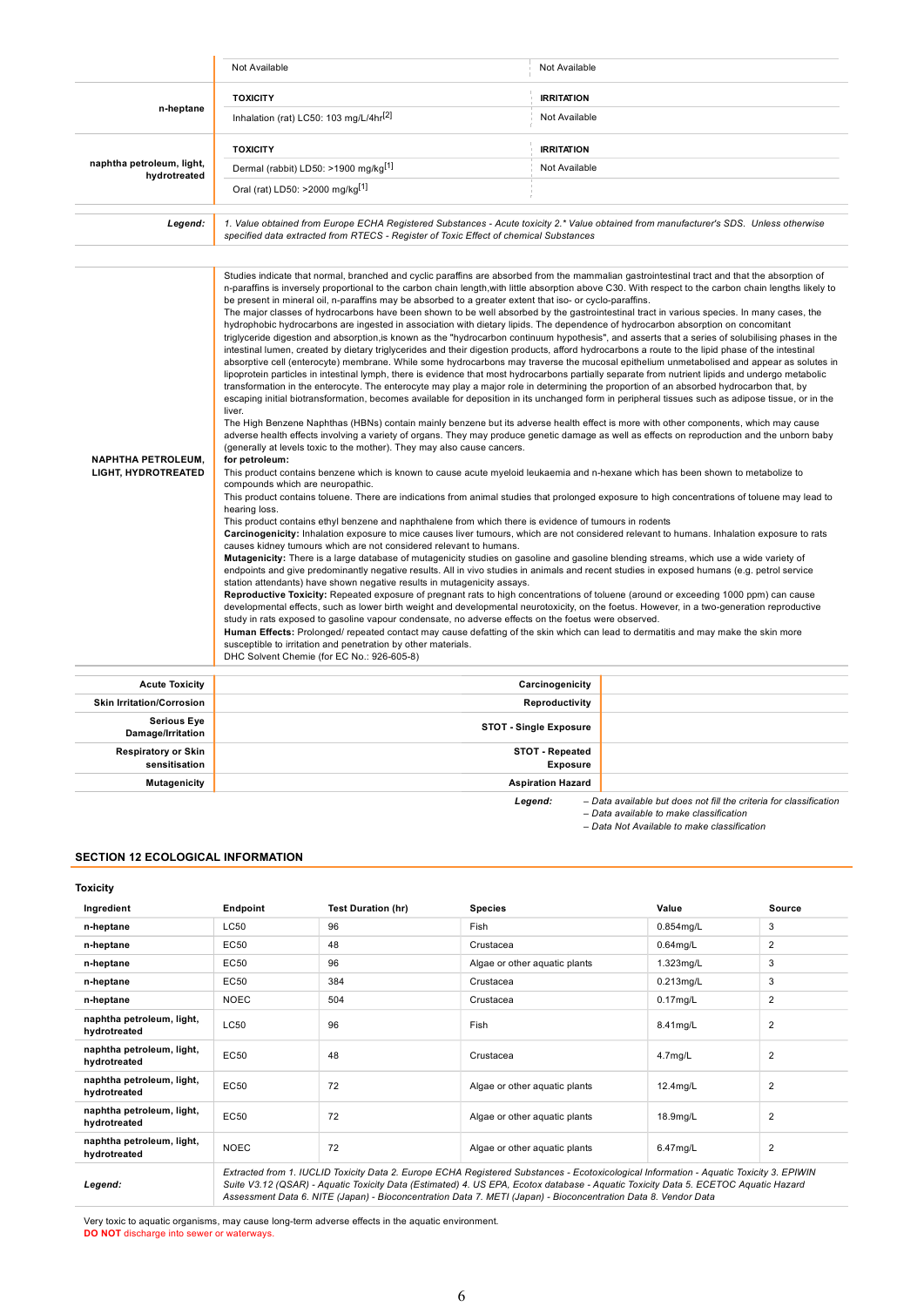# Persistence and degradability

| Ingredient                       | Persistence: Water/Soil | Persistence: Air |
|----------------------------------|-------------------------|------------------|
| n-heptane                        | LOW                     | LOW              |
| <b>Bioaccumulative potential</b> |                         |                  |
| Ingredient                       | <b>Bioaccumulation</b>  |                  |
| n-heptane                        | $HIGH (LogKOW = 4.66)$  |                  |
|                                  |                         |                  |

# Mobility in soil

| Ingredient | <b>Mobility</b>                                                                  |
|------------|----------------------------------------------------------------------------------|
| n-heptane  | $\bigcap_{\Lambda}$<br>–<br>1100<br>74<br>$\overline{\phantom{0}}$<br>ັ∟ບ∗<br>__ |

# SECTION 13 DISPOSAL CONSIDERATIONS

| Waste treatment methods                |                                                                                                                                                                                                                                                                                                                                                                                                                                                                                                                                                                                                                                                                                                                                                                                                                                                                                                                                                                                                                                                                                                                                                                                                                                                                                                                                                                                                                                                                                                                                                                                                                                                                                                                               |  |
|----------------------------------------|-------------------------------------------------------------------------------------------------------------------------------------------------------------------------------------------------------------------------------------------------------------------------------------------------------------------------------------------------------------------------------------------------------------------------------------------------------------------------------------------------------------------------------------------------------------------------------------------------------------------------------------------------------------------------------------------------------------------------------------------------------------------------------------------------------------------------------------------------------------------------------------------------------------------------------------------------------------------------------------------------------------------------------------------------------------------------------------------------------------------------------------------------------------------------------------------------------------------------------------------------------------------------------------------------------------------------------------------------------------------------------------------------------------------------------------------------------------------------------------------------------------------------------------------------------------------------------------------------------------------------------------------------------------------------------------------------------------------------------|--|
| <b>Product / Packaging</b><br>disposal | Legislation addressing waste disposal requirements may differ by country, state and/ or territory. Each user must refer to laws operating in their<br>area. In some areas, certain wastes must be tracked.<br>A Hierarchy of Controls seems to be common - the user should investigate:<br>Reduction<br>Reuse<br>Recycling<br>Disposal (if all else fails)<br>This material may be recycled if unused, or if it has not been contaminated so as to make it unsuitable for its intended use. If it has been<br>contaminated, it may be possible to reclaim the product by filtration, distillation or some other means. Shelf life considerations should also be<br>applied in making decisions of this type. Note that properties of a material may change in use, and recycling or reuse may not always be<br>appropriate.<br><b>DO NOT</b> allow wash water from cleaning or process equipment to enter drains.<br>It may be necessary to collect all wash water for treatment before disposal.<br>In all cases disposal to sewer may be subject to local laws and regulations and these should be considered first.<br>Where in doubt contact the responsible authority.<br>Recycle wherever possible.<br>Consult manufacturer for recycling options or consult local or regional waste management authority for disposal if no suitable treatment or<br>disposal facility can be identified.<br>Dispose of by: burial in a land-fill specifically licensed to accept chemical and / or pharmaceutical wastes or Incineration in a licensed<br>apparatus (after admixture with suitable combustible material).<br>Decontaminate empty containers. Observe all label safeguards until containers are cleaned and destroyed. |  |

# SECTION 14 TRANSPORT INFORMATION

| <b>Labels Required</b>               |                                                                                               |  |
|--------------------------------------|-----------------------------------------------------------------------------------------------|--|
|                                      |                                                                                               |  |
| <b>Marine Pollutant</b>              |                                                                                               |  |
| <b>HAZCHEM</b>                       | $-3YE$                                                                                        |  |
| Land transport (ADG)                 |                                                                                               |  |
| <b>UN</b> number                     | 1993                                                                                          |  |
| UN proper shipping name              | FLAMMABLE LIQUID, N.O.S. (contains n-heptane and naphtha petroleum, light, hydrotreated)      |  |
| <b>Transport hazard</b><br>class(es) | $\sqrt{3}$<br>Class<br>Subrisk<br>Not Applicable                                              |  |
| Packing group                        | Ш                                                                                             |  |
| <b>Environmental hazard</b>          | Not Applicable                                                                                |  |
| Special precautions for<br>user      | Special provisions<br>274<br>Limited quantity<br>1 <sub>L</sub>                               |  |
| Air transport (ICAO-IATA / DGR)      |                                                                                               |  |
| UN number                            | 1993                                                                                          |  |
| UN proper shipping name              | Flammable liquid, n.o.s. * (contains n-heptane and naphtha petroleum, light, hydrotreated)    |  |
| <b>Transport hazard</b><br>class(es) | 3<br><b>ICAO/IATA Class</b><br>ICAO / IATA Subrisk<br>Not Applicable<br><b>ERG Code</b><br>3H |  |
| Packing group                        | $\mathbf{II}$                                                                                 |  |
| <b>Environmental hazard</b>          | Not Applicable                                                                                |  |
|                                      |                                                                                               |  |